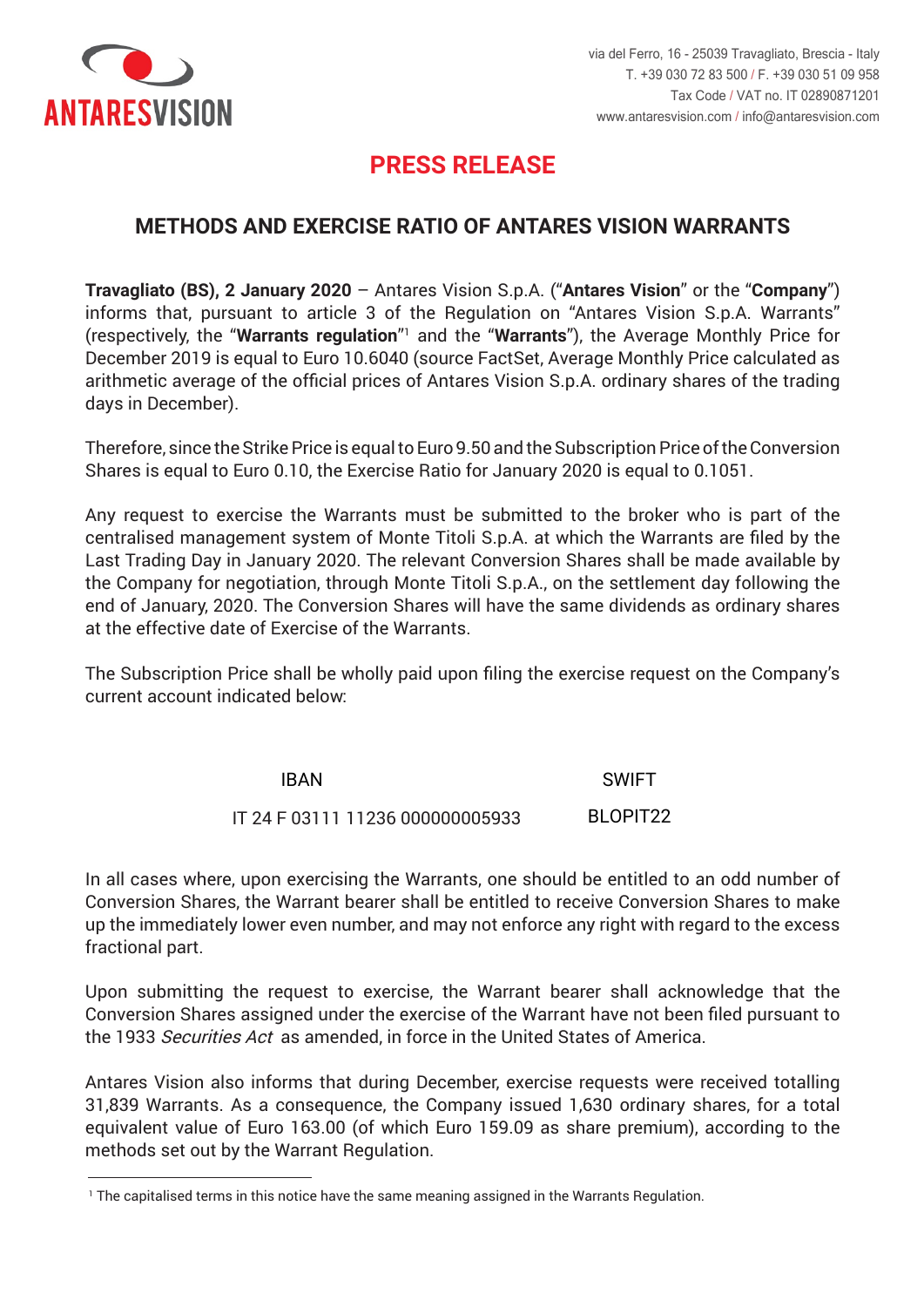

### **PRESS RELEASE PRESS RELEASE**

Following the exercise of the Antares Vision warrants, the new share capital of Antares Vision is equal to Euro 142,605.90, divided into 57,933,269 ordinary shares, 250,000 Special Shares and 1,189,590 Performance Shares, none of which indicate the nominal value.

Antares Vision www.antaresvision.com - "Investors – Investor Relations – Warrant". For any other information, please refer to the Warrants Regulation available on the website of

\*\*\* \*\*\*

### **Per maggiori informazioni For further information**

*Emittente Issuer* **Antares Vision S.p.A. Antares Vision S.p.A.**  Via del Ferro, no. 16 25039 – Travagliato (BS) 25039 – Travagliato (BS) Alioscia Berto (*CFO and Investor Relations Manager*) Tel.: + 030 72 83 500 Tel.: + 030 72 83 500 E-mail: *investors@antaresvision.com* E-mail: investors@antaresvision.com

#### *Media Relations Media Relations*

**Twister communications group S.r.l. Twister communications group S.r.l.**  Via Valparaiso, 3 Via Valparaiso, 3 20144 Milan Maria Giardini Maria Giardini Tel.: +39 340 5104775 Tel.: +39 340 5104775 E-mail: *mgiardini@twistegroup.it* E-mail: mgiardini@twistegroup.it

*Nominated Adviser e Specialista Nominated Adviser and Specialist* **Equita SIM S.p.A. Equita SIM S.p.A.**  Via Filippo Turati, no. 9 20121 - Milan er) Giulio Greco  $T$ el.: +39 02 6204 1 E-mail: *g.greco@equita.eu* E-mail: g.greco@equita.eu

\*\*\* \*\*\*

Antares Vision offers the most complete and flexible solution in the world in visual inspection systems, tracking solutions and smart data management, by dealing with the product protection process during the products' life cycle and by developing hardware and software solutions for the most demanding industrial sectors, from pharmaceutical to medical devices, from cosmetics to food & beverage.

Antares Vision currently operates in more than 60 countries around the world (with a workforce of more than 580 people) and relies on 4 Italian branches (Brescia, Parma, Latina and Piacenza), 9 branches abroad (Germany, France (2), USA (2), Brazil, South Korea, India and Russia), and a Research Centre dedicated to Innovation in Ireland (Galway). With 20 years of experience in vision technologies, Antares Vision supplies 10 of the world's 20 leading pharmaceutical companies. Over 25,000 vision systems ensure product safety and quality each day, 6,500 inspections carried out on production lines and over 2,500 serialisation lines installed all over the world guarantee the tracking of over 5 billion products throughout the entire distribution tutta la filiera distributiva di oltre 5 miliardi di oltre 5 miliardi di prodotti. Sed oltre 5 miliardi di pro<br>Sed oltre 5 miliardi di prodotti di prodotti di prodotti di prodotti di prodotti di prodotti di prodotti di pr chain.

To support and boost the strategic growth path undertaken since its foundation, Antares Vision has decided to pursue business combination with ALP.I, SPAC promoted by Mediobanca, which